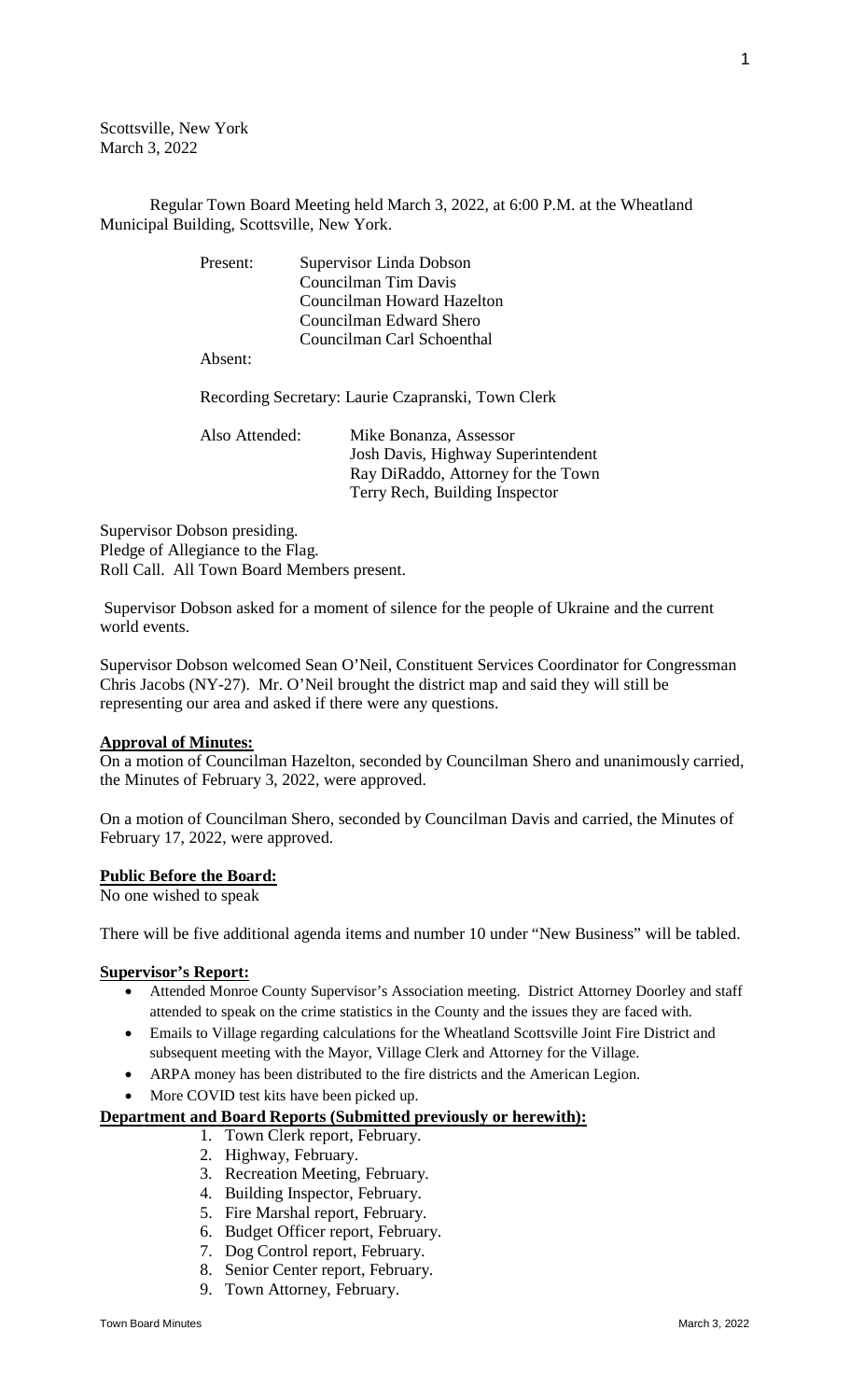Laurie Czapranski, Town Clerk reported that the Mumford Fire Department Financial Report has been received and is available for review. Also, the Monroe County Board of Elections has made changes to their procedures for elections. The Town Clerk's no longer have a part in the process. The BOE is sending out agreements to each polling site and would like to have keys for each. Also, they will be paying the election inspector's directly instead of the Town paying and then being reimbursed by the County.

Josh Davis, Highway Superintendent updated the Board of their activities for the month. He mentioned the card reader for fuel is not working and has found out that the system is obsolete. He's looking into a new system.

Mike Bonanza, Assessor reported that for the new Volunteer Firefighter and Ambulance Worker Exemption there were 45 identified from both fire districts, with 26 being eligible. He also said that he had heard from the State and the progress he has made so far with updating the roll will not get the town to a 100% equalization rate. He is in the process of going back over the numbers.

Terry Rech, Building Inspector gave an update on the solar projects with Helios being completed and there will be a public hearing at the April Planning Board meeting for Bohdi Solar Developers.

Attorney DiRaddo reported that the Chamber of Commerce is now called the Greater Wheatland Area Chamber of Commerce Inc. which is a non-charitable not for profit corporation and received filing status on February 28<sup>th</sup>.

# **Town Board Committee and Liaison Report:**

Councilman Schoenthal reported that last week there was a kickoff workshop of the Trail Town Communities, with committees collaborating.

Councilman Davis met with Jay Coates, Chairman of the Wheatland-Scottsville Joint Fire District and discussed grant funding that both fire districts are pursuing.

# **Correspondence:**

- 1. Lynda Quick, Esq, Superintendent Wheatland Chili Central School District, to Supervisor Dobson, re: 2022 Property Tax Renewals.
- 2. MCWA Back Flow Dept. Staff, to Supervisor Dobson, re: Backflow Prevention Device Annual Test Due.
- 3. Supervisor Dobson to Mike Burnside, MFD. re: ARPA money expenditures and reporting.
- 4. Darryl Cady, Smith Warren Post 367, to Supervisor Dobson, re: Request for Town mandated Veteran's support for the Post expenses.
- 5. Darryl Cady, Smith Warren Post 367, to Supervisor Dobson, re: Request for the Town allocated funds to purchase flags for the grave of Veteran's in the Town of Wheatland.
- 6. Supervisor Dobson to Jay Coates, Wheatland Scottsville Joint Fire District. Re: ARPA money expenditures and reporting.
- 7. David Boyce, CPCU, President, CEO Tompkins Insurance Agencies, to Supervisor Dobson, re: NYS Regulation #87.
- 8. Jennifer Cesario, Monroe County Controller, to Supervisor Dobson, re: Monroe County Sales Tax Distribution for Fourth Qtr. 2021.
- 9. Supervisor Dobson, to Mayor Hansen, re: Workers Comp calculation questions.
- 10. Mike Schultz, Commander Smith Warren Post #367, to Supervisor Dobson, re: Request for ARPA money.
- 11. Marjorie Byrnes, Member of Assembly, 133rd District, to Supervisor Dobson, re: Information on Grant funding that will be available.
- 12. Lauren Kelly, Dir. Govt Affairs, Charter Communications, to Supervisor Dobson, re: changes in programming.

### **Old Business:**

None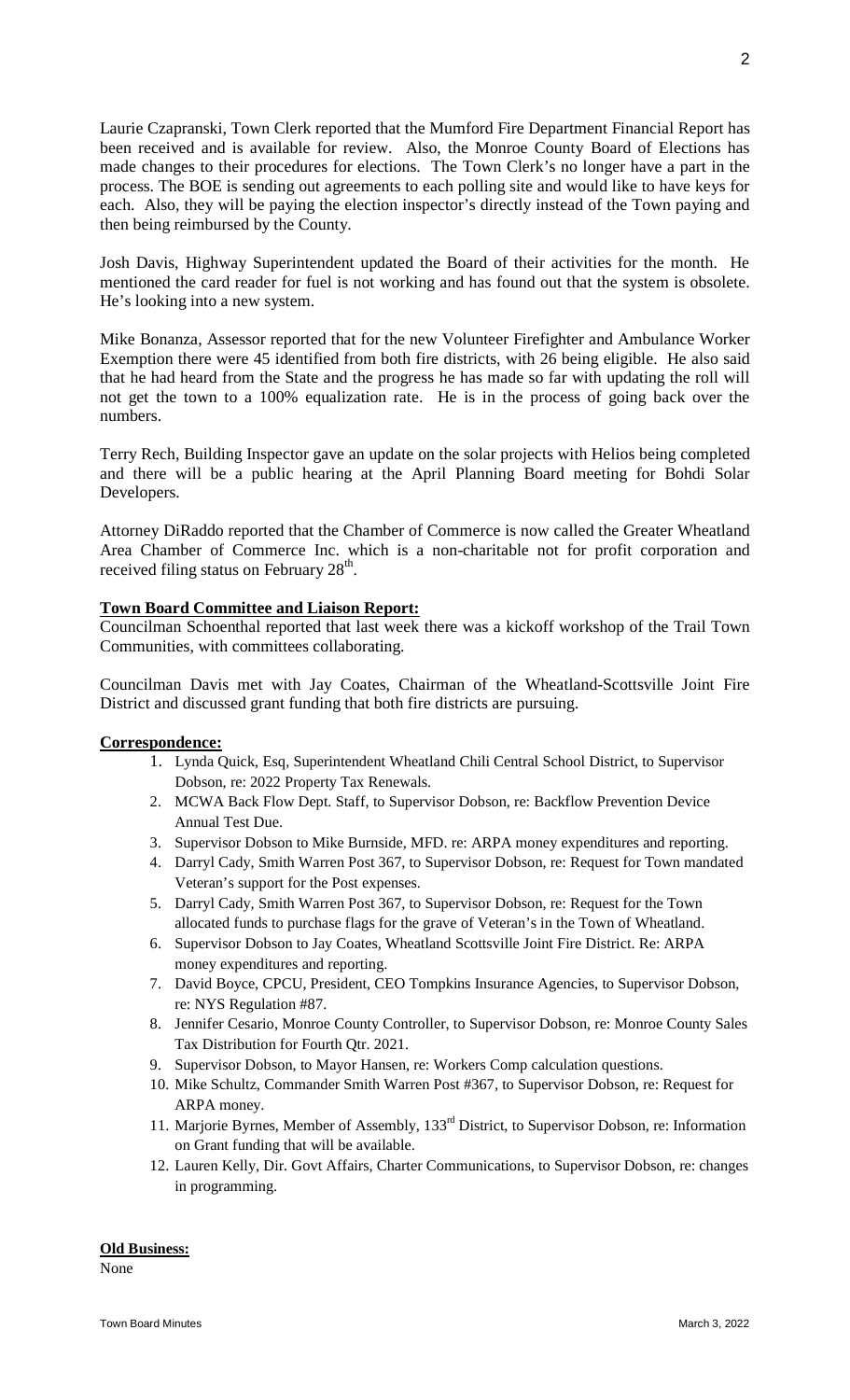**New Business**:

Whereas, it was moved by Councilman Hazelton, seconded by Councilman Davis and unanimously carried,

Resolution No. 44:

THEREFORE, BE IT RESOLVED, That the Town Board of the Town of Wheatland authorizes the annual payment to Vanguard Wirelesss Consulting LLC.

Adopted: Supervisor Dobson – aye Councilman Davis-aye Councilman Hazelton – aye Councilman Schoenthal-aye Councilman Shero – aye

Whereas, it was moved by Councilman Davis, seconded by Councilman Schoenthal and unanimously carried, Resolution No. 45:

THEREFORE BE IT RESOLVED, That the Town Board of the Town of Wheatland Authorizes the Town Clerk to sign the 2022 Polling Place Agreement for the Wheatland Municipal Building Senior Center. Adopted: Supervisor Dobson-aye

Councilman Davis-aye Councilman Hazelton – aye Councilman Schoenthal-aye Councilman Shero – aye

Whereas, it was moved by Councilman Shero, seconded by Councilman Davis and unanimously carried,

Resolution No. 46:

THEREFORE BE IT RESOLVED, That the Town Board of the Town of Wheatland grants approval for the Wheatland Senior Citizens Club to use the Senior Center on the following dates: March 8, April 12, May 10, June 14, August 9, September 13, October 11, November 8, and December 13.

> Adopted: Supervisor Dobson-aye Councilman Davis-aye Councilman Hazelton – aye Councilman Schoenthal-aye Councilman Shero – aye

Whereas, it was moved by Councilman Schoenthal, seconded by Councilman Hazelton and unanimously carried,

Resolution No. 47:

THEREFORE BE IT RESOLVED, That the Town Board of the Town of Wheatland grants approval of a Freeman Park permit for a Wheatland Senior Citizens Club picnic on July  $12<sup>th</sup>$ , fee to be waived.

Adopted: Supervisor Dobson-aye

Councilman Davis-aye Councilman Hazelton – aye Councilman Schoenthal-aye Councilman Shero – aye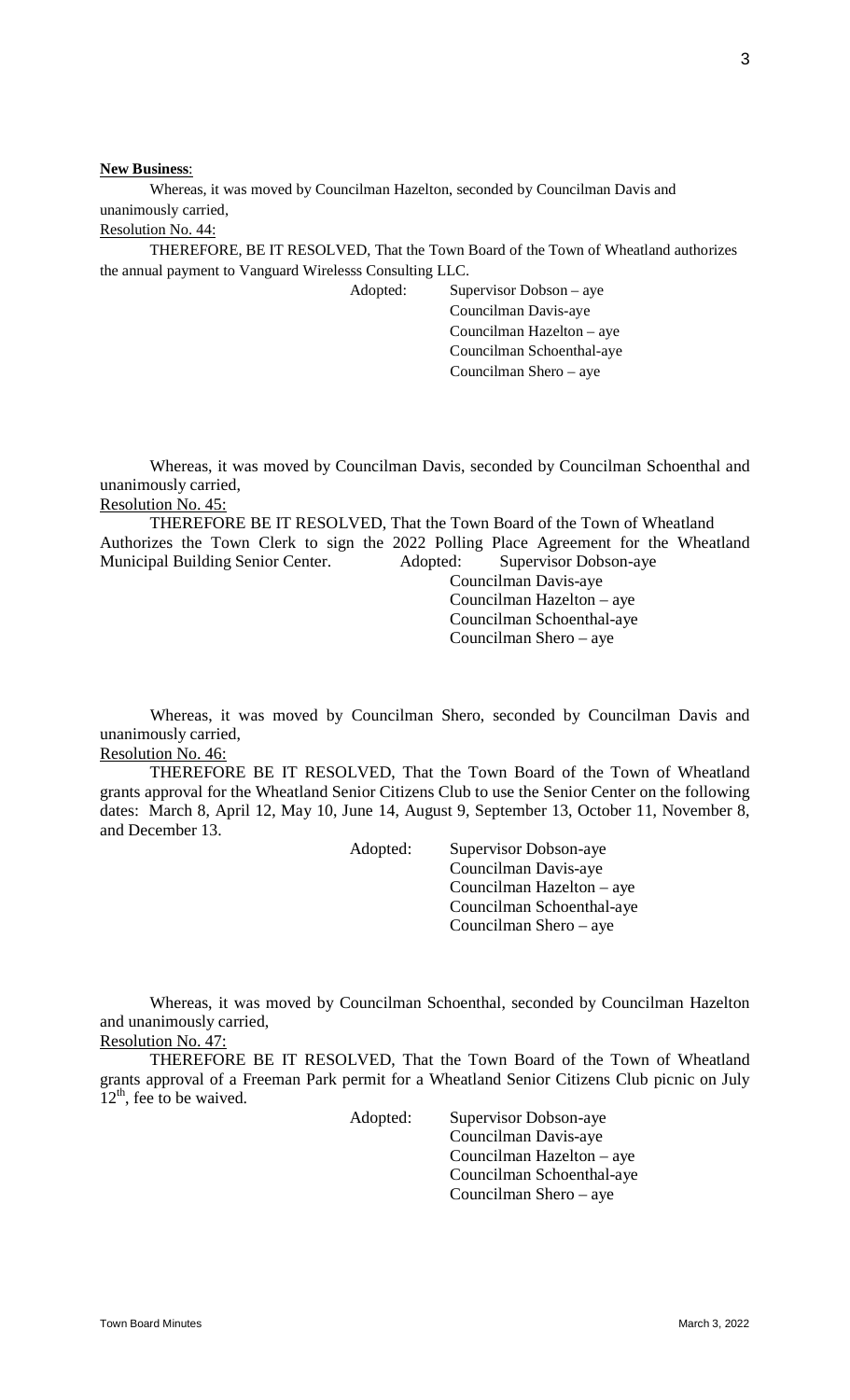Whereas, it was moved by Councilman Davis, seconded by Councilman Hazelton and unanimously carried, Resolution No. 48:

THEREFORE BE IT RESOLVED, That the Town Board of the Town of Wheatland authorizes the Town Clerk to advertise the Spring Clean-up at the Highway Garage on April 30<sup>th</sup> and May  $7<sup>th</sup>$ . Adopted: Supervisor Dobson-aye

Councilman Davis-aye Councilman Hazelton – aye Councilman Schoenthal-aye Councilman Shero – aye

Whereas, it was moved by Councilman Hazelton, seconded by Councilman Schoenthal and unanimously carried,

Resolution No. 49:

THEREFORE BE IT RESOLVED, That the Town Board of the Town of Wheatland authorizes the Town Clerk to advertise the Spring Brush pick-up beginning on May  $2<sup>nd</sup>$ .

Adopted: Supervisor Dobson-aye Councilman Davis-aye Councilman Hazelton – aye Councilman Schoenthal-aye Councilman Shero – aye

Whereas, it was moved by Councilman Shero, seconded by Councilman Hazelton and unanimously carried,

Resolution No. 50:

THEREFORE BE IT RESOLVED, That the Town Board of the Town of Wheatland grants approval for the Expenditure of Highway Money's.

> Adopted: Supervisor Dobson-aye Councilman Davis-aye Councilman Hazelton – aye Councilman Schoenthal-aye Councilman Shero – aye

Whereas, it was moved by Councilman Schoenthal, seconded by Councilman Hazelton and unanimously carried,

Resolution No. 51. :

THEREFORE BE IT RESOLVED, That the Town Board of the Town of Wheatland upon the recommendation of the Highway Superintendent, grant approval of the pay rate for George Paul Miller, MEO-Step 3 at a rate of \$22.98 per hour, effective March 19, 2022.

Adopted: Supervisor Dobson-aye Councilman Davis-aye Councilman Hazelton – aye Councilman Schoenthal-aye Councilman Shero – aye

Whereas, it was moved by Councilman Davis, seconded by Councilman Schoenthal and unanimously carried,

Resolution No. 52.:

THEREFORE BE IT RESOLVED, That the Town Board of the Town of Wheatland grants approval for Terry Rech, Building Inspector to attend the annual FLBOA Conference, March  $14^{\text{th}}$ -16<sup>th</sup>, at a cost not to exceed \$390.

Adopted: Supervisor Dobson-aye Councilman Davis-aye Councilman Hazelton – aye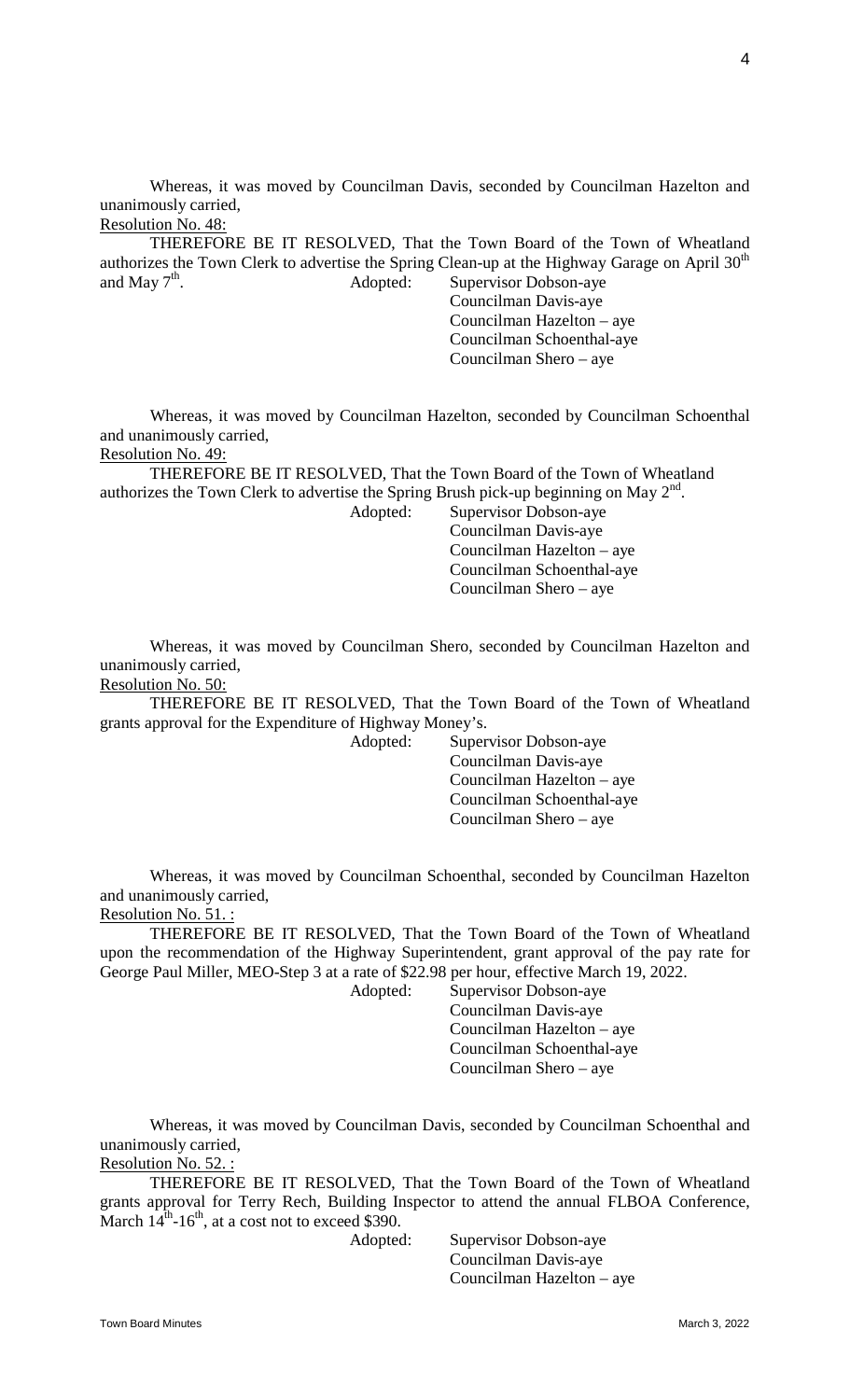Councilman Schoenthal-aye Councilman Shero – aye

### **Additional Agenda Items:**

Whereas, it was moved by Councilman Shero, seconded by Councilman Hazelton and unanimously carried, Resolution No. 53. :

THEREFORE BE IT RESOLVED, That the Town Board of the Town of Wheatland authorizing the Supervisor to sign a contract with Jeannette Vogler at a rate of \$18.00 per hour at for a maximum of 20 hours to assist the Assessor with valuation updates.

Adopted: Supervisor Dobson-aye Councilman Davis-aye Councilman Hazelton – aye Councilman Schoenthal-aye Councilman Shero – aye

Whereas, it was moved by Councilman Shero, seconded by Councilman Davis and unanimously carried, Resolution No. 54. :

THEREFORE BE IT RESOLVED, That the Town Board of the Town of Wheatland grants authorization for a temporary assignment of Town of Wheatland Town Justices to preside in other town or village courts in the Seventh Judicial District as need arises during the year 2022, and further requesting approval of the temporary assignment of judges from other town or village courts in the Seventh Judicial District to its court as need arises during the year 2022, this authorization is effective March 4, 2022.

Adopted: Supervisor Dobson-aye Councilman Davis-aye Councilman Hazelton – aye Councilman Schoenthal-aye Councilman Shero – aye

Whereas, it was moved by Councilman Hazelton, seconded by Councilman Davis and unanimously carried,

Resolution No. 55.:

THEREFORE BE IT RESOLVED, That the Town Board of the Town of Wheatland agrees to hire Owen Alquist as Recreation Assistant at a rate of \$15.91 per hour, effective March 1, 2022.

Adopted: Supervisor Dobson-aye Councilman Davis-aye Councilman Hazelton – aye Councilman Schoenthal-aye Councilman Shero – aye

Whereas, it was moved by Councilman Schoenthal, seconded by Councilman Davis and unanimously carried,

Resolution No. 56. :

THEREFORE BE IT RESOLVED, That the Town Board of the Town of Wheatland authorizes the closing of the Wheatland Municipal Building for the morning of April  $19<sup>th</sup>$  so the staff can complete annual mandatory training with the Town of Rush.

Adopted: Supervisor Dobson-aye Councilman Davis-aye Councilman Hazelton – aye Councilman Schoenthal-aye Councilman Shero – aye